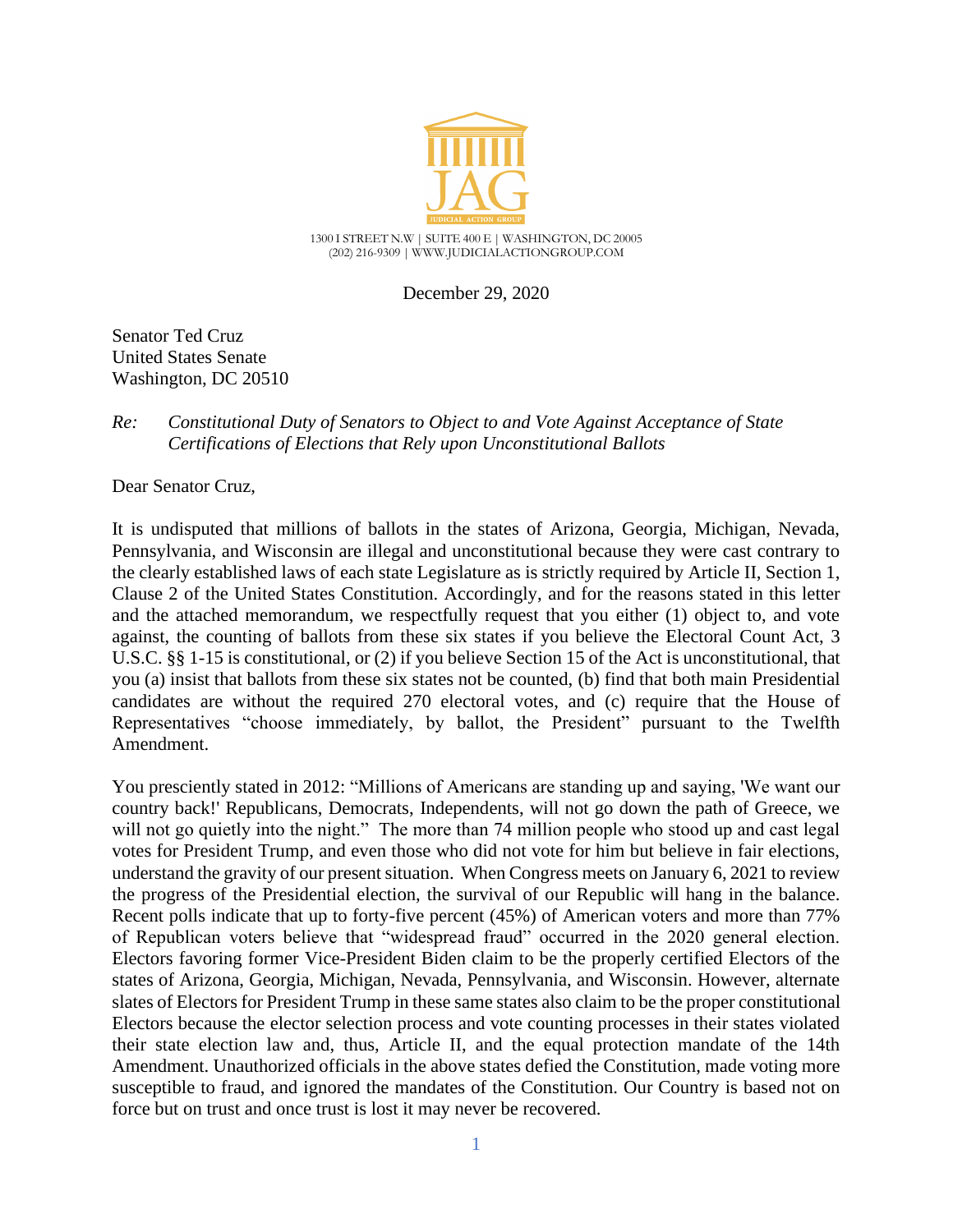Our constitutional freedoms and liberties depend upon lawful elections. "No right is more precious in a free country than that of having a voice in the election of those who make the laws under which, as good citizens, we must live. Other rights, even the most basic, are illusory if the right to vote is undermined." Wesberry v. Sanders, 376 U.S. 1, 10 (1964). Trust in the integrity of that process is the glue that binds our citizenry and the States in this Union. As a United States Senator, you are empowered to ensure that the Constitution is followed on January 6, 2020. Article VI requires that "The Senators … shall be bound by oath or affirmation, to support this Constitution …" and you have authority under Section 5 of the 14th Amendment to enforce its terms. Just as our Founding Fathers' were destined to create our new Nation, you and colleagues are now destined before Almighty God to preserve it.

There is substantial disinformation about the processes of the Electoral College established in our Constitution and statutes. The Constitution must be followed. Any statutes that contradict the Constitution must be disregarded. There are at least four constitutional requirements at issue when the President of the Senate opens the certificates and votes of the Electors.

First, the Constitution exclusively empowers the President of the Senate to open only those ballots signed, certified, and transmitted from "Electors." Electors alone are constitutionally empowered to certify their ballots, and any conflicting or competing certifications by other officers or individuals—including Governors or Secretaries of State—are illusory. Seven states have sent alternate slates of electors due to the voting irregularities or fraud that occurred in the elections held in those states. In the event multiple sets of Electors "sign and certify and transmit" votes, the Constitution gives no additional priority or weight to purported certifications of governors or other state actors as is made clear in the plain text of the 12th Amendment to the Constitution which makes no reference to non-legislative actors having any role in this process. Id. (stating "The Electors shall meet in their respective states and vote by ballot for President and Vice-President ... which lists they [the Electors] shall sign and certify, and transmit sealed to the seat of the government of the United States, directed to the President of the Senate.") (emphasis added). The President of the Senate has the sole authority to open only ballots that comport with the Constitutional requirement of being signed, certified and transmitted from "Electors."

Second, the 12th Amendment to the Constitution dictates that in the event no person has a majority of Electors, then "the House of Representatives shall choose immediately, by ballot, the President." The Constitution does not delegate and cannot delegate the power of the House to choose the President to "the executive of the state" and any attempt to transfer such power is unconstitutional. The Constitution's demand of immediacy has two important facets here. First, there is not room for the Electoral Count Act's dispute-resolution process. Second, there is no time to allow lobbying or other intrigue: the two chambers vote immediately on the two offices.

Third, the voting by the House of Representatives in these matters must be by state delegation and cannot be by individual Members of the House. Id. (stating "in choosing the President, the votes shall be taken by states, the representation from each state having one vote ….") (emphasis added). To the extent that any provisions of 3 U.S.C. §§ 1-15 require votes in the House of Representatives, those votes can only be by state delegations and not by individual Members. Therefore, Senators should not acquiesce to any process that countenances or recognizes votes of the House of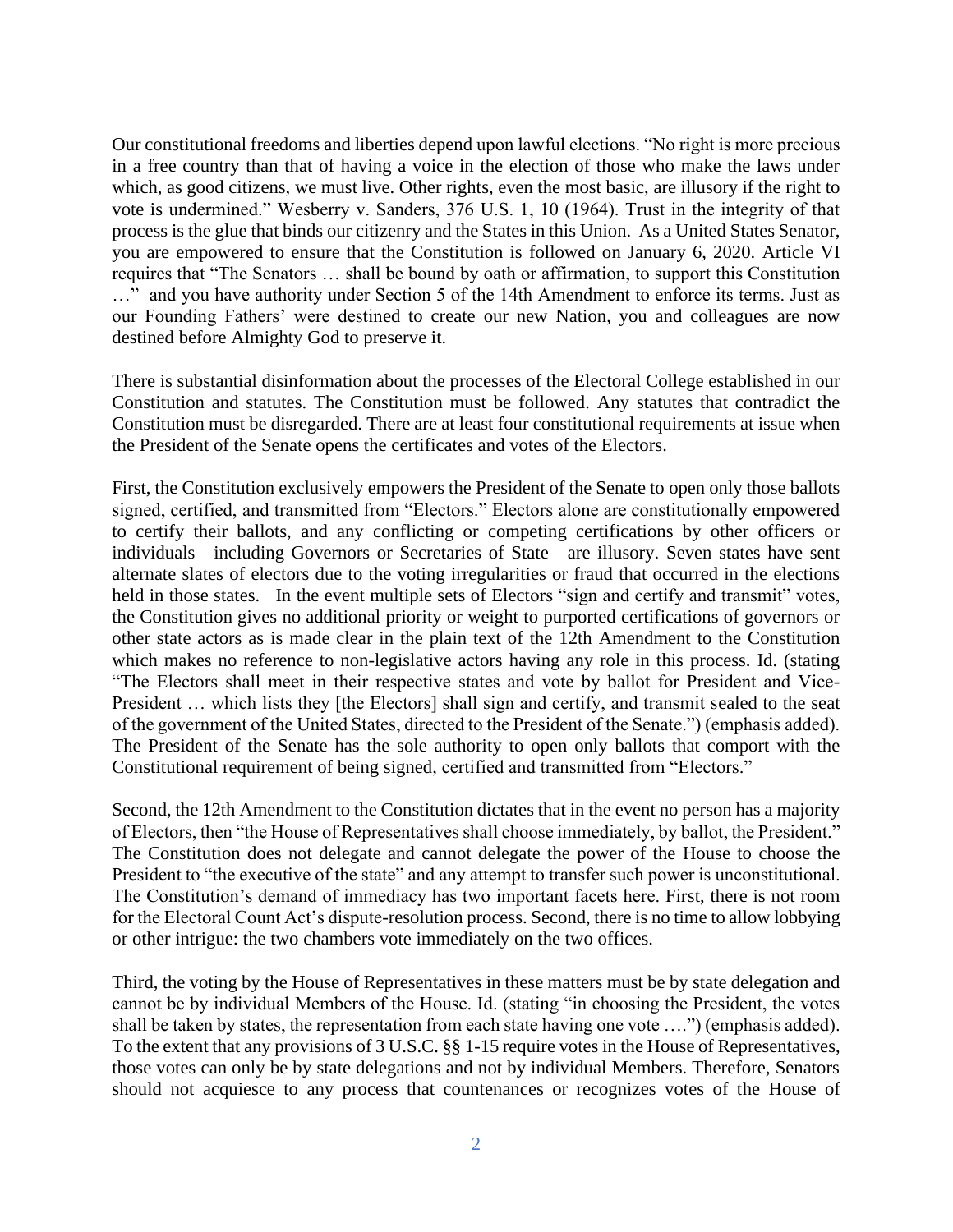Representatives by Members as it would violate the Constitutional mandate that the House act with "each state having one vote."

Fourth, the Constitution mandates that Electors be chosen only pursuant to ballots cast in a manner directed by states' Legislatures. As detailed in the complaint filed in the U.S. Supreme Court three weeks ago by your state, Texas, against the Commonwealth of Pennsylvania and the states of Georgia, Michigan, and Wisconsin, non-legislative officials in those states used the COVID-19 pandemic as a justification to usurp their legislatures' authority and unconstitutionally revised their state's election statutes in violation of Article II, Section 1, Clause 2, and the Fourteenth Amendment of the U.S. Constitution. Not only were the elections held in those states constitutionally invalid, there is clear evidence of outcome-determinative illegal or fraudulent ballots improperly counted in former Vice-President Biden's favor. Electors chosen through those elections are constitutionally invalid.

We are confident that you fully appreciate our present situation. Please recall that within three days of Texas filing that complaint, eighteen other states sought to intervene to stand with Texas or filed supporting briefs. That was an historic event. Importantly, in that and all other court decisions that have declined the address the constitutionality of these states' elections, the courts have declined to address the merits by finding that the given plaintiffs lacked standing under Article III. Accepting those courts' conclusions as true means that those courts lacked jurisdiction to reach the merits of the underlying legal issues. By contrast, the House and Senate have not only "standing" but also the sworn duty of upholding the Constitution in the actions that the House and Senate take.

The consequences of the Senate acquiescing in the face of these unconstitutional elections is more than a theoretical discussion for constitutional scholars. If the Democrats are allowed to steal this election, the consequences for the Nation will be grave. First, the very idea of free and fair elections will be called into question. Second, the economic consequences of the policies they promised to undertake will devastate all states. For example, a Biden administration's energy policies would eliminate the entire income of hundreds of thousands of families that depend upon the oil and gas industry that Democrats have said they will destroy.

Attached hereto is a Memorandum of Law documenting the mandates of the U.S. Constitution, the indisputable failures of six states to follow those mandates, and the inability of those states to truthfully, lawfully and constitutional certify the former Vice-President Joe Biden as the winner of the electoral votes of those states. Absent these electoral votes, Biden does not have the required 270 voted and the Constitution then mandates that "the House of Representatives shall choose immediately, by ballot, the President." It is undisputed that millions of ballots in the states of Arizona, Georgia, Michigan, Nevada, Pennsylvania, and Wisconsin are illegal and unconstitutional because they were cast contrary to the clearly established laws of each state Legislature. Accordingly, we respectfully request that you either (1) object to, and vote against, the counting of ballots from these six states if you believe the Electoral Count Act, 3 U.S.C. §§ 1- 15 is constitutional, or (2) if you believe Section 15 of the Act is unconstitutional, that you (a) insist that ballots from these six states not be counted, (b) find that both main Presidential candidates are without the required 270 electoral votes, and (c) require that the House of